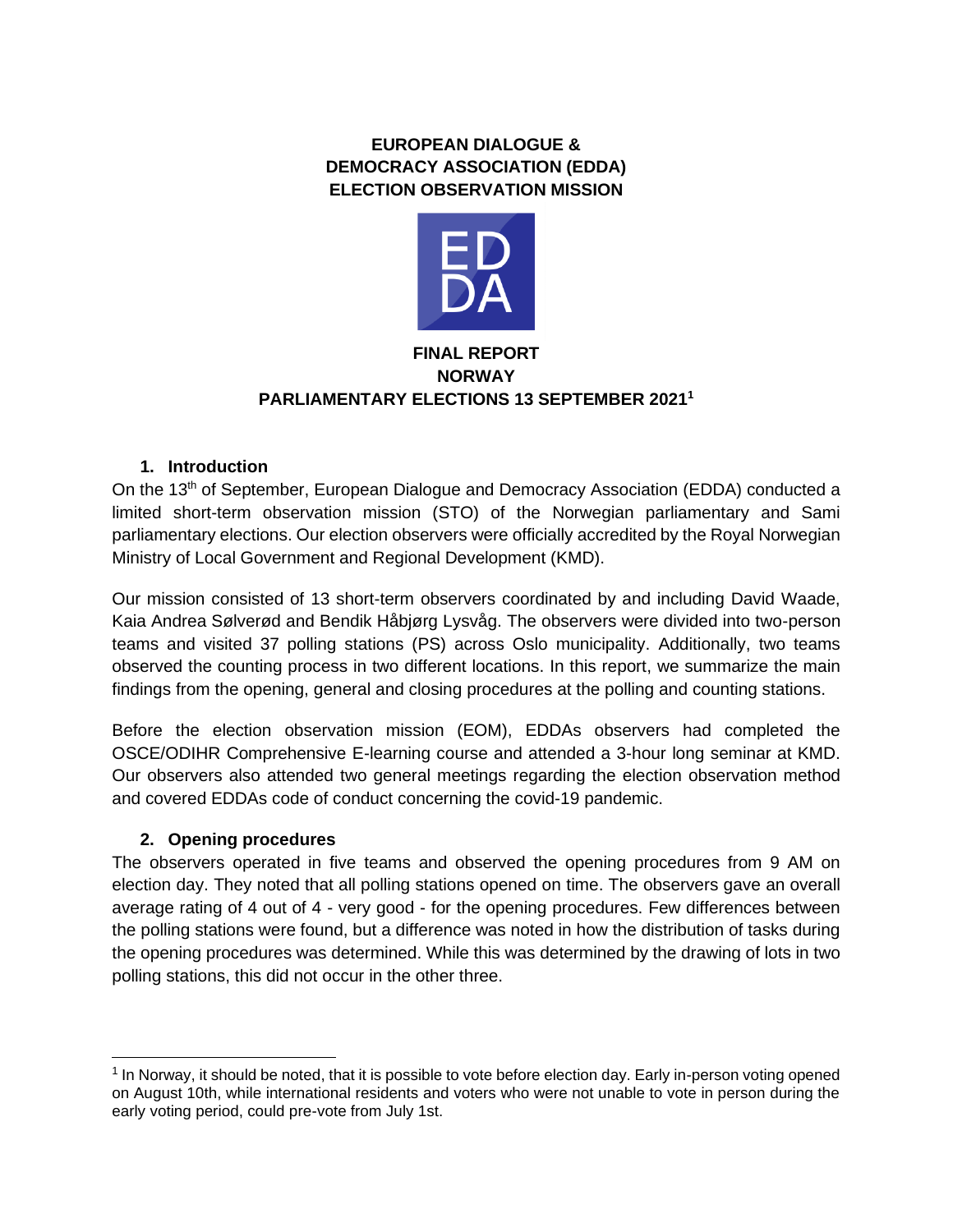## **3. General observations**

Overall, the voting process was assessed positively (good or very good) in all of the 37 observed polling stations during the general procedures. No voters were reported to be inappropriately turned away, and there were no delays in the administration of the votes. The overall attitude of the polling station officials (PSOs) regarding the presence and activities of the EDDA observers, and the transparency of the voting procedures, were regarded as highly positive in 35 out of 37 of the observed PS.<sup>2</sup> It was reported by every PSO that their respective PS opened on time (09:00), and observers found that all of the observed PS were accessible to disabled voters. In all 37 PS observers deemed PSOs to have received sufficient training.

Observers also found that election materials with instructions on how to vote in the languages of national minorities<sup>3</sup> were not present in 5 out of 37 observed PS. In 3 out of 37 PS observers found factors that could hamper the secrecy of the vote, such as lacking ceilings for voting booths when to prevent insight and insufficient lighting.

# **3.1. Campaign material and activity outside polling stations**

In a majority (21/37) of reported observations, election campaign material or activity were observed close to the PS. This generally pertains to party members with ballots approaching voters before they entered polling stations with varying degrees of intensity and proximity to polling station grounds.<sup>4</sup> The concept of "listebærer" is generally acknowledged as a long-standing tradition in the Norwegian election process. However, oral reports by observers reported insecurities among PSOs relating to party representative presence outside the PS. In 5 out of 37 observed PS, party representatives (or





"listebærere") were found by the observers to be inappropriately interfering with the election process.

## **3.2. PSO**

EDDA observers reported PSOs understanding of the election processes and procedures to be very good in 34 observed PS. In over half of the observed polling stations (56.3%) the PSO chairperson was female, showing that there was an approximate gender balance in the polling stations observed.

 $2$  It is important to note that in Norwegian election law and procedures ballots are not assigned to a singular person and the vote is valid only when stamped by an official.

<sup>&</sup>lt;sup>3</sup> Arabic, English, Persian/Farsi, Lule Sámi, Northern Sámi, Nynorsk, Russian, Somali, Southern Sámi, Thai, Tigrinya and Vietnamese

<sup>&</sup>lt;sup>4</sup> There is also digital registration of voters and hence procedures regarding protocols and the correspondence between registered voters and votes can be difficult to observe by outside observers.